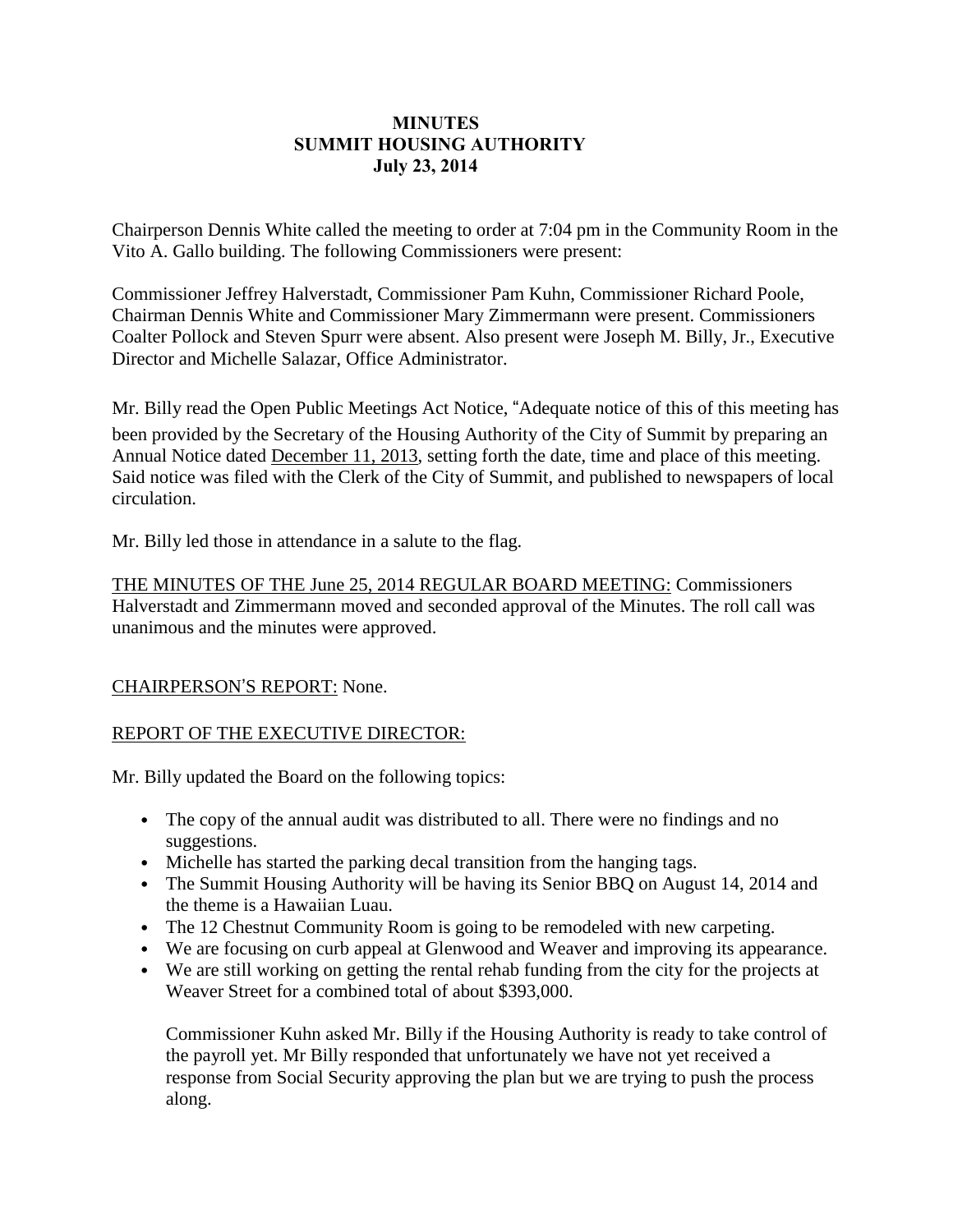## RESIDENT ASSOCIATION REPORTS: None.

## COMMITTEE REPORTS:

**Operations:** Commissioner Kuhn noted that we are currently at full capacity at Glenwood Place, with one vacancy at Weaver Street and two vacancies at 12 Chestnut. We also have one CD that is coming due at the end of July. The budget to actual reflected actual salary and budget costs for the first 6 months of the year. Commissioner Kuhn also mentioned that one half of the Capital Fund was drawn down in July. The bills list did not reflect anything out of the normal except for payment to Superior Comfort Products being paid \$1,600 for parts to repair the heat pumps at 12 Chestnut Ave. Commissioner Kuhn also mentioned that the utilities explanation list explains everything well and that the credits have dwindled.

Mr. Billy also mentioned that we have made an agreement with Teknikon to repair the heat pumps because they are our HVAC service people. We will no longer be shipping them back and forth to CIT. As of right now, all units are working properly.

#### **Affordable Housing**:

Commissioner Poole sent out an email stating that the Franklin Place project was turned down. Commissioner Poole feels that the developer was not served properly by their attorney. The attorney was marginally effective that there were variances. Commissioner Poole further noted that he speaks to architect Peter Biber regularly and that there is no indication of the next step for Franklin Place. The Affordable Housing Committee will be meeting next week and they are looking forward to hearing some news about Our House.

Mr. Billy mentioned that he sent an email out in regards to the Affordable Housing Lottery and that it went very well. There are quite a few calls coming in in regards to people's status on the list and people are also being informed about how the Lottery works.

**Personnel:** None.

#### **Residents Committee:**

No report, however, Mr. Billy spoke with Wanda Fortune who is a tenant at Glenwood Place because she had reached out to Commissioner Zimmermann about some concerns at Glenwood Place. Upon speaking to Ms. Fortune, Mr. Billy was informed that everything was well.

**Public Relations:** None.

#### **Buildings & Grounds: None.**

PUBLIC COMMENT: - Tenants John McLoughlin and Carol Buchan who reside at 12 Chestnut were in attendance. Mr. McLoughlin asked if it were possible to get a piano for the Community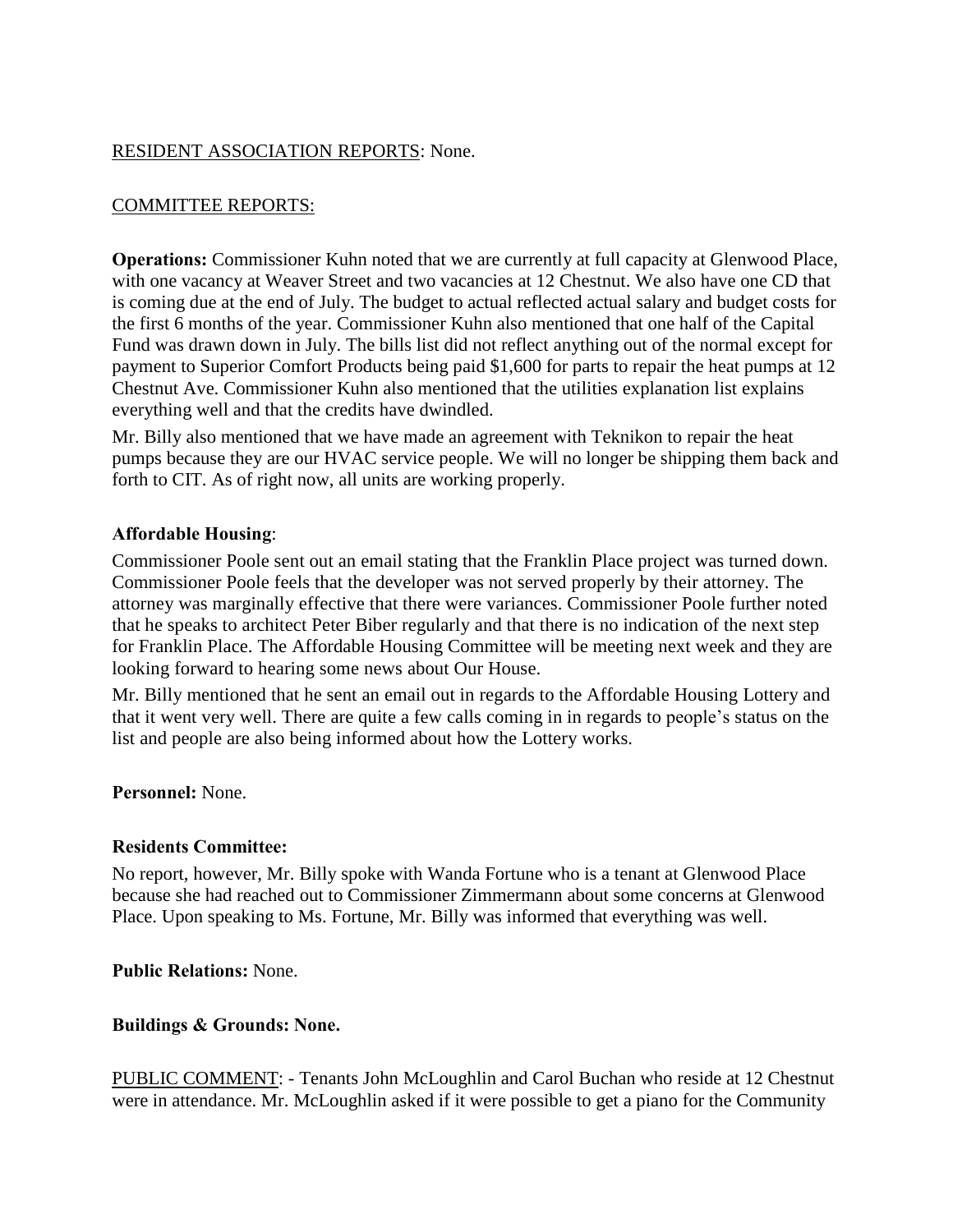Room at 12 Chestnut. Mr. Billy replied that there is no immediate plan to do so, but the issue can be explored.

OLD BUSINESS: -The Hayden lawsuit in regards to liquidated damages is ongoing and attorney William Connelly is working on it.

NEW BUSINESS: None.

CORRESPONDENCE: None.

#### RESOLUTIONS:

Commissioner Zimmermann moved for a Consent Agenda for the resolutions, which was seconded by Commissioner Poole:

- 14-23-7-1: Resolution Requesting Approval of the Payment of Invoices for the period of 6/26/14 to 7/23/14
- 14-23-7-2: Resolution Certifying Review of The IPA Audit For the Fiscal Year Ending 12/31/2013
- 14-23-7-3: Resolution Authorizing a Salary Increase For The Executive Director
- 14-23-7-4: Resolution Approving Official Travel To And From Atlantic City, NJ By The Executive Director And One Staff Person To Attend The N.J.A.H.R.A. 2014 Annual Conference And Trade Show On September 28-30,2014

Upon roll call, all members voted in the affirmative and the resolutions were approved unanimously.

#### COMMON COUNCIL LIAISON: None.

#### EXECUTIVE SESSION: None.

There being no further business before the Board, Commissioners Poole and Halverstadt moved and seconded adjournment. The motion passed by unanimous voice vote and the meeting was adjourned at 7:44 p.m.